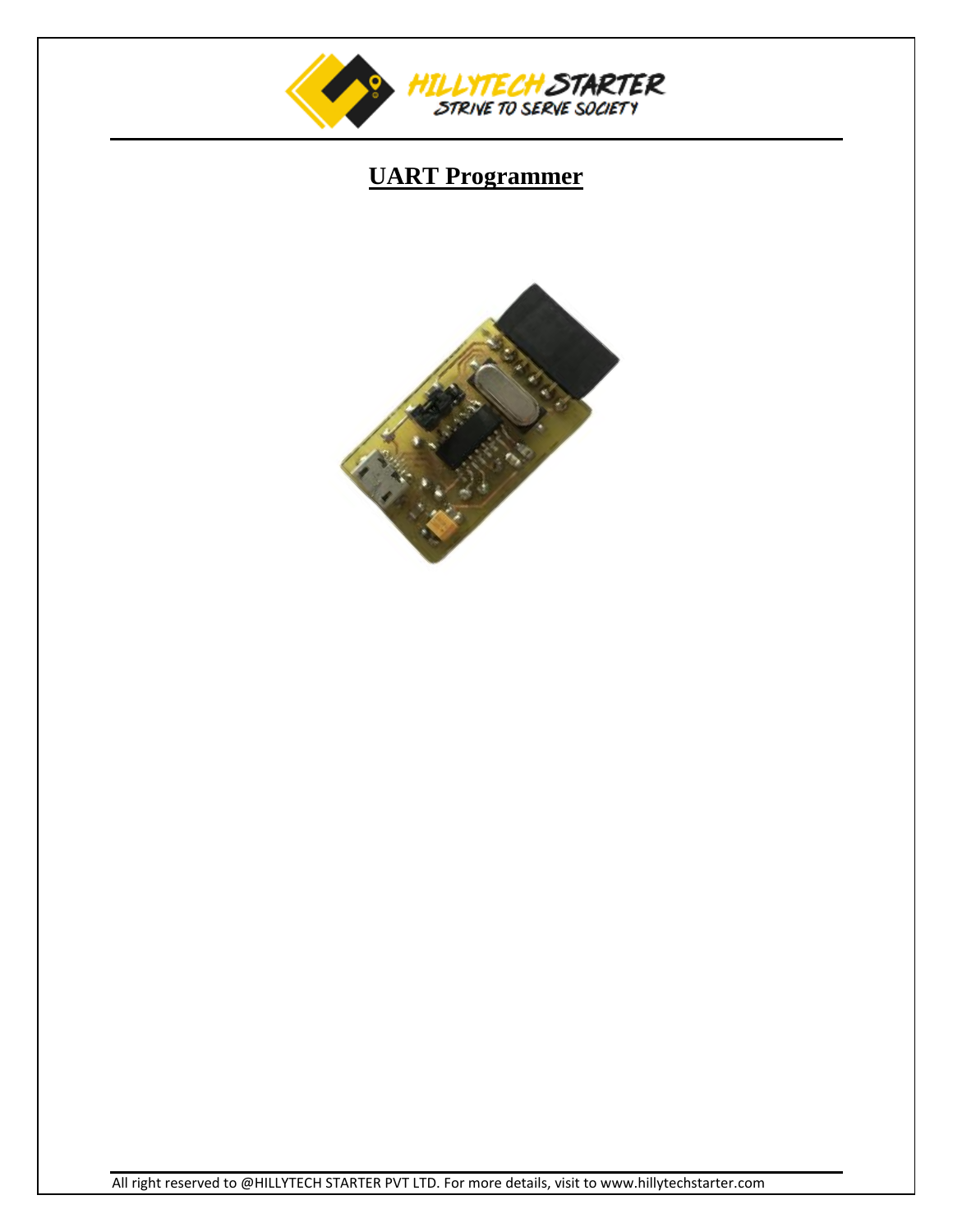



## **Pin Description**

## **Pin Configuration**

- GND
- **CTS**
- Vcc
- Tx
- Rx
- **DTR**

**This USB–TTL converter is based on CH340G USB to Serial TTL converter chipset. The module can be used for 3.3V logic level signals, and has the option to switch from 5V to 3.3V logic level using a 2 pin shunt supplied with the module.**

The module includes a small switch which allows the voltage available at the VC (Supply output) pin to be switched between 3.3 and 5V. Data pins include Tx, Rx. These digital pins are at 5V TTL levels allowing them to be directly interfaced most 5V microcontrollers.

## *Features:*

- 1. Built-in USB to TTL Transfer chip.
- 2. Designed to be used for USB to TTL electronic projects.